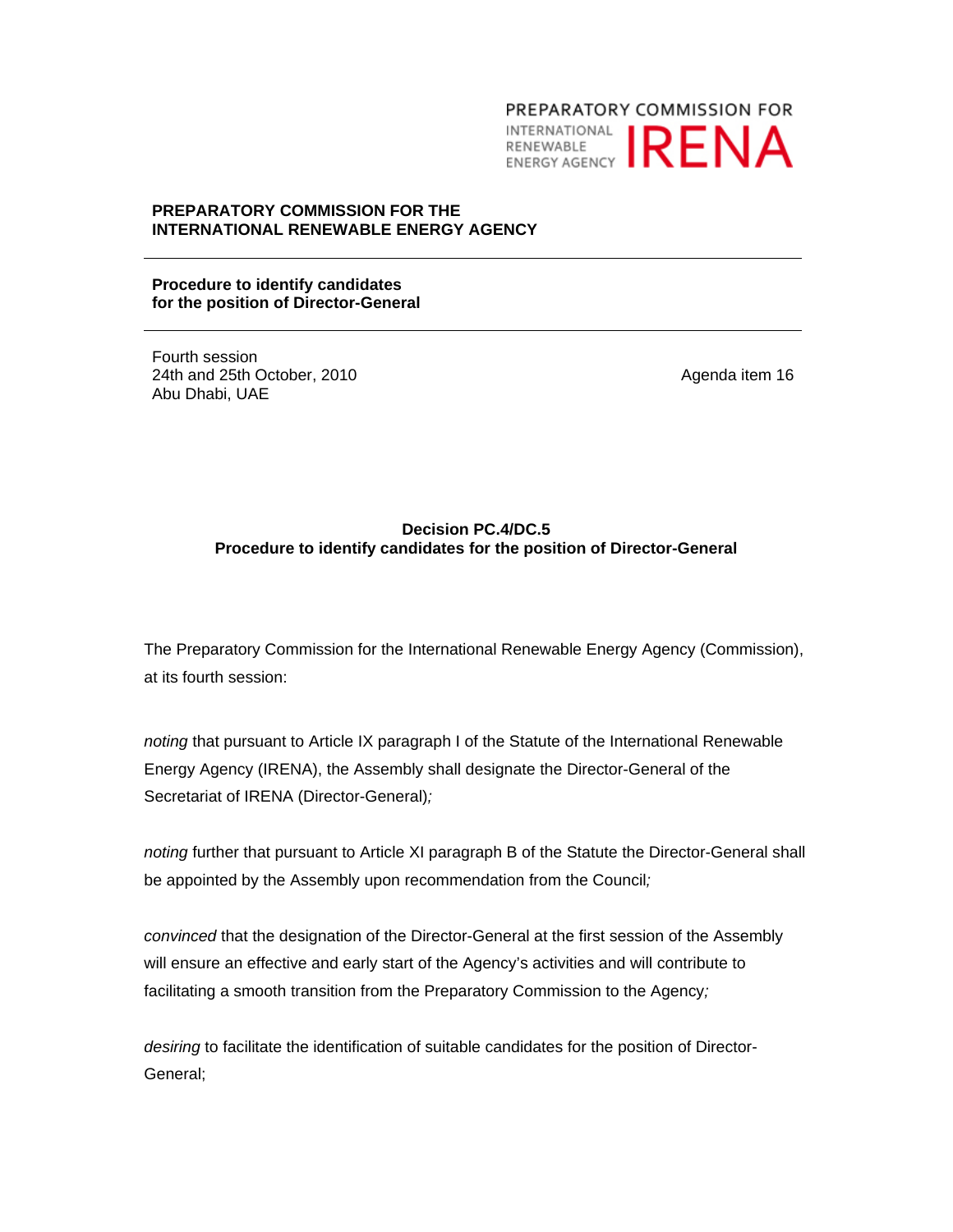*emphasizing* that the procedure to identify such candidates shall be fair and transparent and shall be guided by the best interests of IRENA and by the respect for the dignity of the candidates;

*referring* to Article IX, paragraph I., Article X, paragraph D. and Article XI, paragraph B. of the Statute of IRENA;

I. *decides* to adopt the annexed procedure to identify one candidate for the position of Director-General to be appointed at the first session of the Assembly;

II. *invites* Signatory States (Signatories) to encourage candidates to put forward their applications for the post of Director-General, based on the criteria as laid down in Annex I, and *mandates* the Secretariat to advertise the vacant post of Director-General of IRENA widely;

III. *decides* to establish a "Director-General Selection Committee" (DGSC), as contained in Annex II, from amongst those Signatories that do not envisage the application of one of their nationals, consisting of not more than ten Signatories with at least five of them having ratified the Statute of IRENA and on as wide a geographical basis as possible;

IV. *requests* the DGSC to facilitate a procedure for developing a recommendation for the position of the Director-General of IRENA which shall provide for the identification of candidates, the creation of a shortlist of not more than four candidates to be considered by the fifth session of the Preparatory Commission and the selection of an individual from that list.

2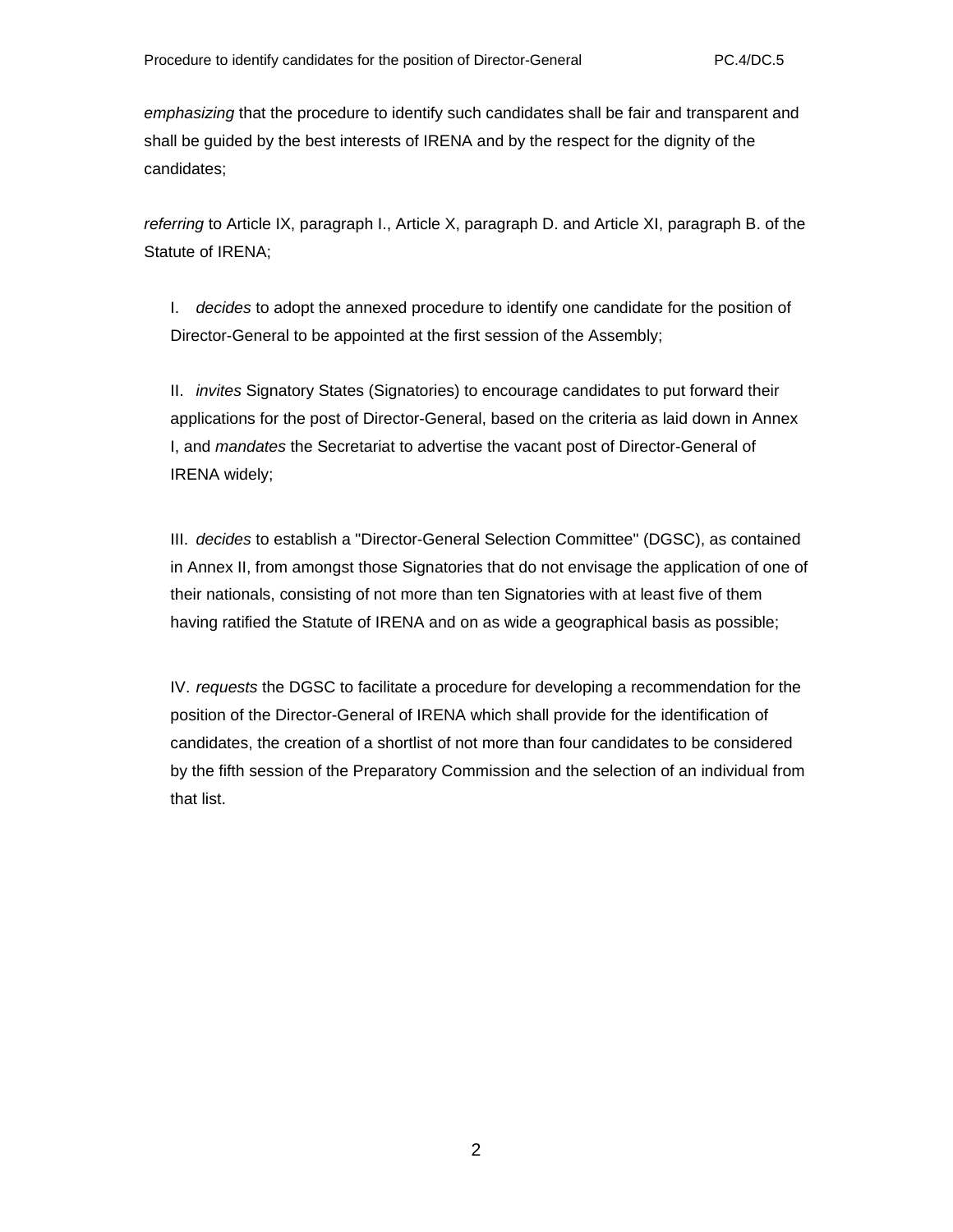**ANNEX** 

# **Procedure to identify candidates for the position of Director-General**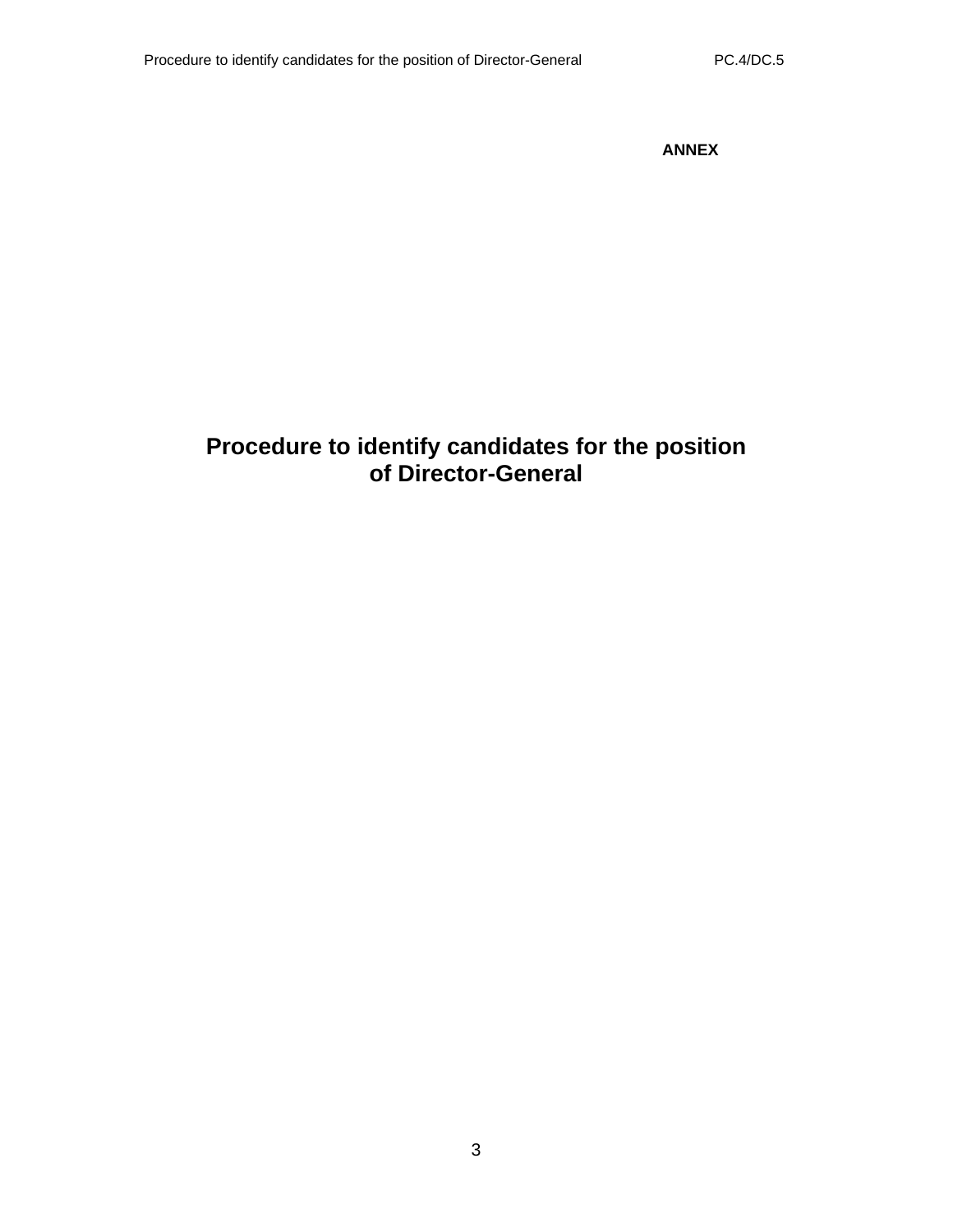#### **Annex I**

#### **I. Guideline - Qualification of candidates**

IRENA shall aim to achieve fair representation of women and men for all positions. The application of women for the post of Director-General shall be encouraged.

Candidates for the post of the Director-General shall be assessed on the basis of the following criteria:

- Proven leadership qualities and senior-level administrative experience to establish and manage a large organization, to build up a multicultural team and to develop the necessary team spirit;
- A strong background and experience in the field of renewable energy issues both on the national as well as the international level and an extensive network comprising relevant stakeholders;
- Experience with respect to policy advice, capacity building, technology transfer and innovation and technology in the area of renewable energy as well as knowledge management;
- Capacity to develop and implement IRENA's medium- and long-term strategy and vision to define the Agency's role in the international environment and to guide its day-to-day operations;
- Strong commitment to work in a transparent manner with IRENA's Members and capacity to cooperate closely with IRENA's host country as one of the Agency's most important stakeholders as well as the countries hosting IRENA's satellite offices; ability to act as mediator;
- Excellent communication and representation skills to represent IRENA to its stakeholders as well as the public and to secure the active support of the international community;
- Strong background in the field of international relations and ability to cooperate effectively with other organizations, the business community and other relevant stakeholder in order to achieve maximum synergy;
- A firm commitment to the objectives and activities of IRENA as laid down in Article II and IV of the Statute;
- Moral authority to model the independent role required by Article XI, paragraph F. of the Statute;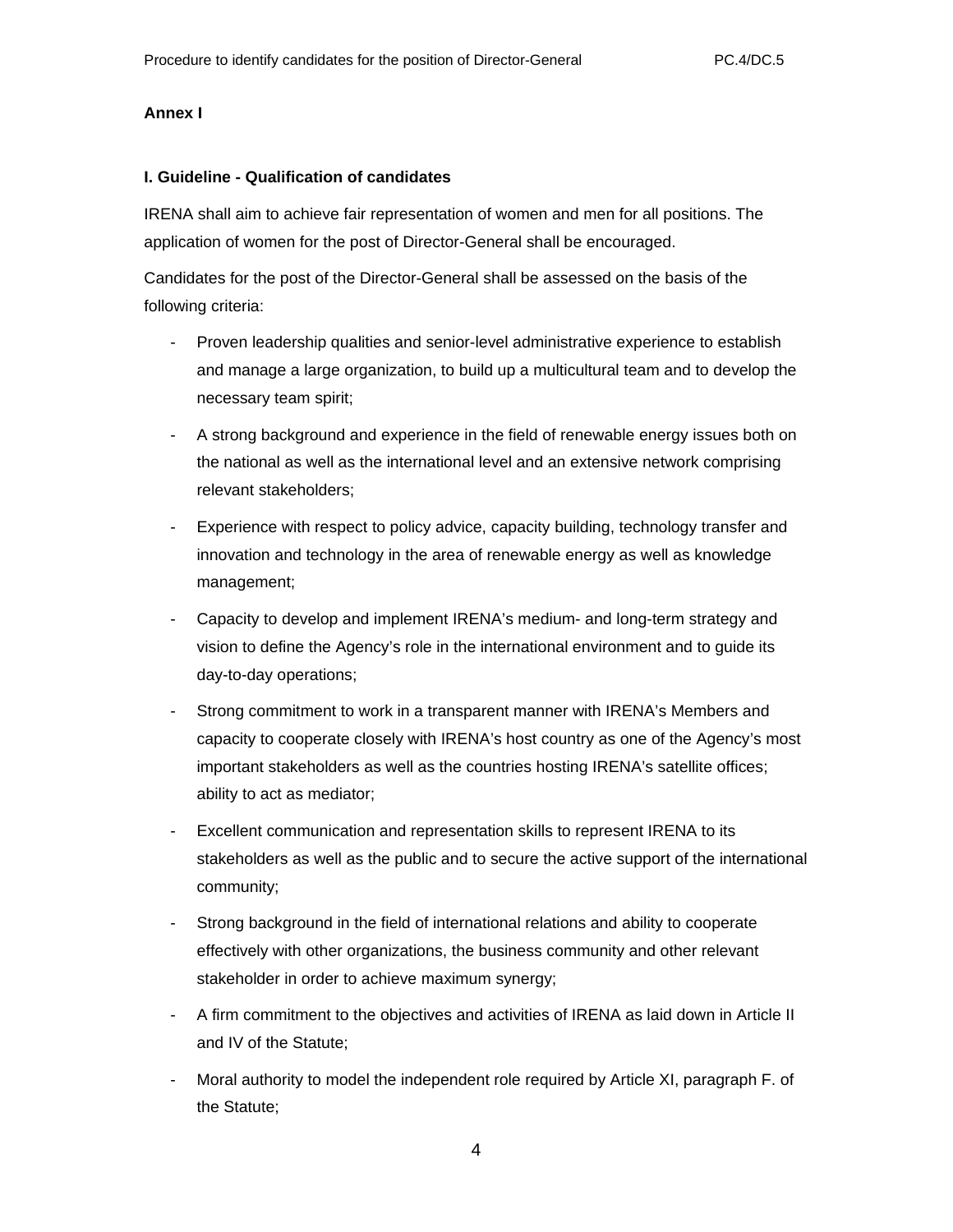- A minimum of 15 years professional experience and postgraduate qualifications or equivalent.

### **Annex II**

#### **II. Composition and mandate of the "Director-General Selection Committee" (DGSC)**

- 1. At its  $4<sup>th</sup>$  session, the Commission shall appoint from among its Members ten representatives taking into account equitable geographic distribution to comprise the DGSC as an ad-hoc committee pursuant to Rule 18 of the Rules of Procedure of the Commission. In order to avoid any conflict of interest, the Commission shall also elect five alternate representatives, based on the same criteria, allowing DGSC members to resign should one of the ten candidates selected for an interview be a national of their country. In the event of the resignation of a member, the alternate from the same region shall take its place. The DGSC shall designate one of its members as Chair for the duration of the DGSC.
- 2. The DGSC is mandated to collect applications, conduct interviews and present a shortlist of not more than four candidates together with all necessary information on the work of the DGSC for the  $5<sup>th</sup>$  session of the Preparatory Commission.
- 3. The DGSC may decide to transfer the task of collecting applications to the Secretariat.
- 4. The DGSC shall act by consensus, or where consensus cannot be achieved, a twothirds majority.
- 5. The Chair of the DGSC shall facilitate the efficient and continuous communication and cooperation between the members of the DGSC. She/he shall ensure that all necessary deadlines are observed.
- 6. The DGSC shall work electronically to the extent possible, thus minimizing the expense incurred. Any costs incurred by the participation in the DGSC will be borne by the Signatories concerned, except for developing countries whose participation shall be financed from the IRENA budget.
- 7. The Interim Director-General shall appoint a member of the Secretariat to provide all required support to the DGSC and its Chair.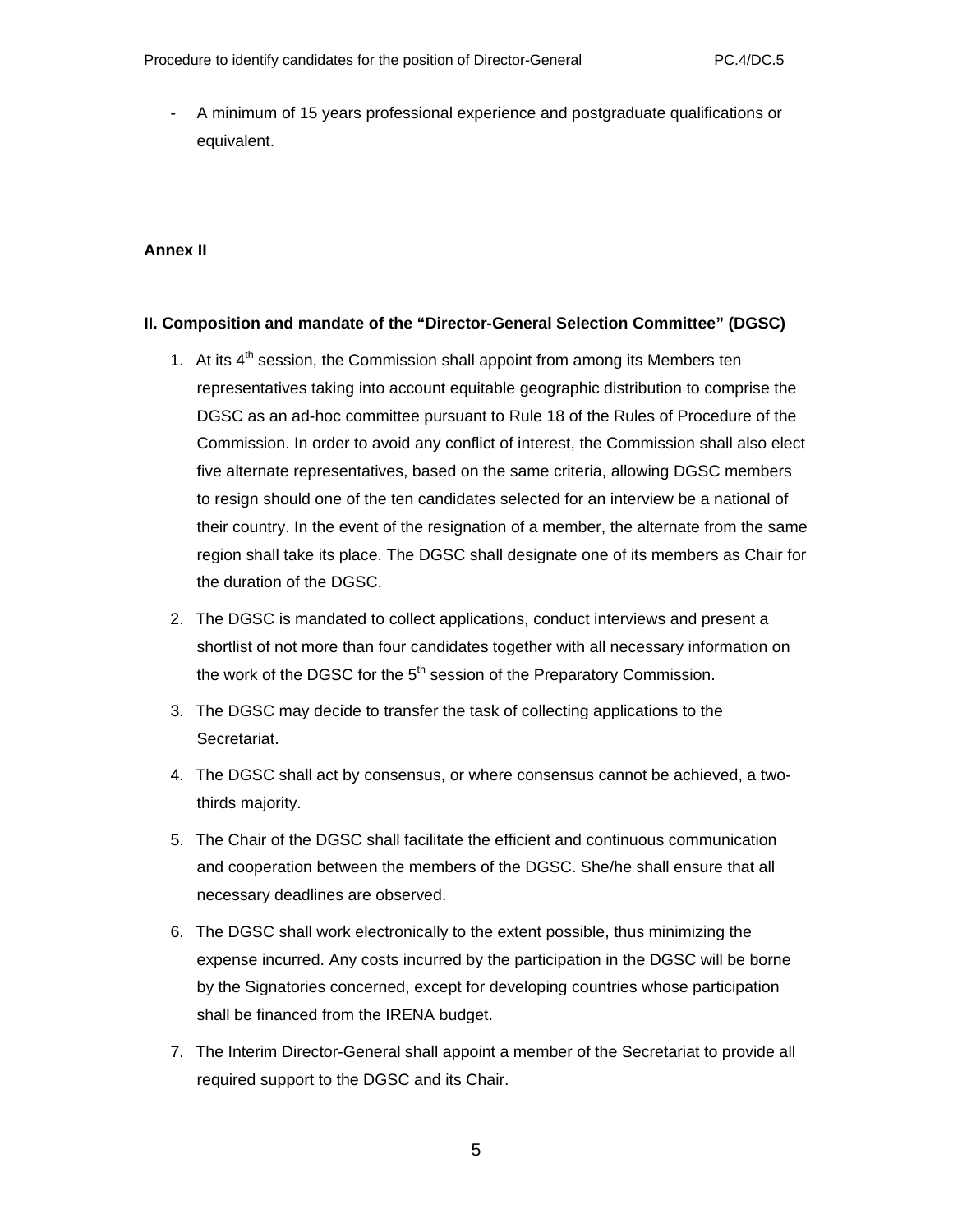#### **Annex III**

#### **III. Detailed procedure**

- 1. The DGSC will draw up a comprehensive job description for the post of Director-General based on the guidelines in annex I and forward it to the Secretariat to be advertised internationally immediately thereafter.
- 2. To be eligible for consideration, applications and the required supporting documents shall be submitted in writing to the attention of the Chair of the DGSC. She/he shall forward applications and supporting documents received on a rolling basis to the members of the DGSC for review.
- 3. Should the DGSC determine it requires assistance due to an excessive number of applications, it may seek external professional services. These services could include a review and ranking of applications based on guidelines provided by the DGSC. The Secretariat shall conduct any necessary procurement. In this case, the DGSC shall be mindful not to delay the process. Expenses related to these services shall be covered from IRENA's budget, mindful not to incur excessive costs.
- 4. Applications shall be accompanied by a tabular CV, a Letter of Motivation/Vision Statement as well as at least three referee testimonials in order to be considered valid. Other supporting documents may be submitted additionally.
- 5. Applications may be withdrawn at any stage by announcement to the Chair of the DGSC by the candidate her/himself.
- 6. After the close of the application period, the members of the DGSC shall select from amongst the applications which are eligible for consideration and valid up to ten candidates to be interviewed.
- 7. Should a member of the DGSC have the same nationality as one of the ten candidates to be interviewed, the procedure as outlined in II.1. shall apply.
- 8. After the close of the interviews, the DGSC shall agree upon a shortlist of up to four candidates, assemble a comprehensive documentation to be submitted to all Signatories immediately thereafter together with the shortlist, comprising applications and supporting documents of candidates as well as all other information the DGSC may consider relevant and invite candidates to the  $5<sup>th</sup>$  session of the Preparatory Commission to deliver a presentation.
- 9. If time permits, the DGSC shall facilitate videoconference sessions between interested Signatories and each of the up to four short listed candidates.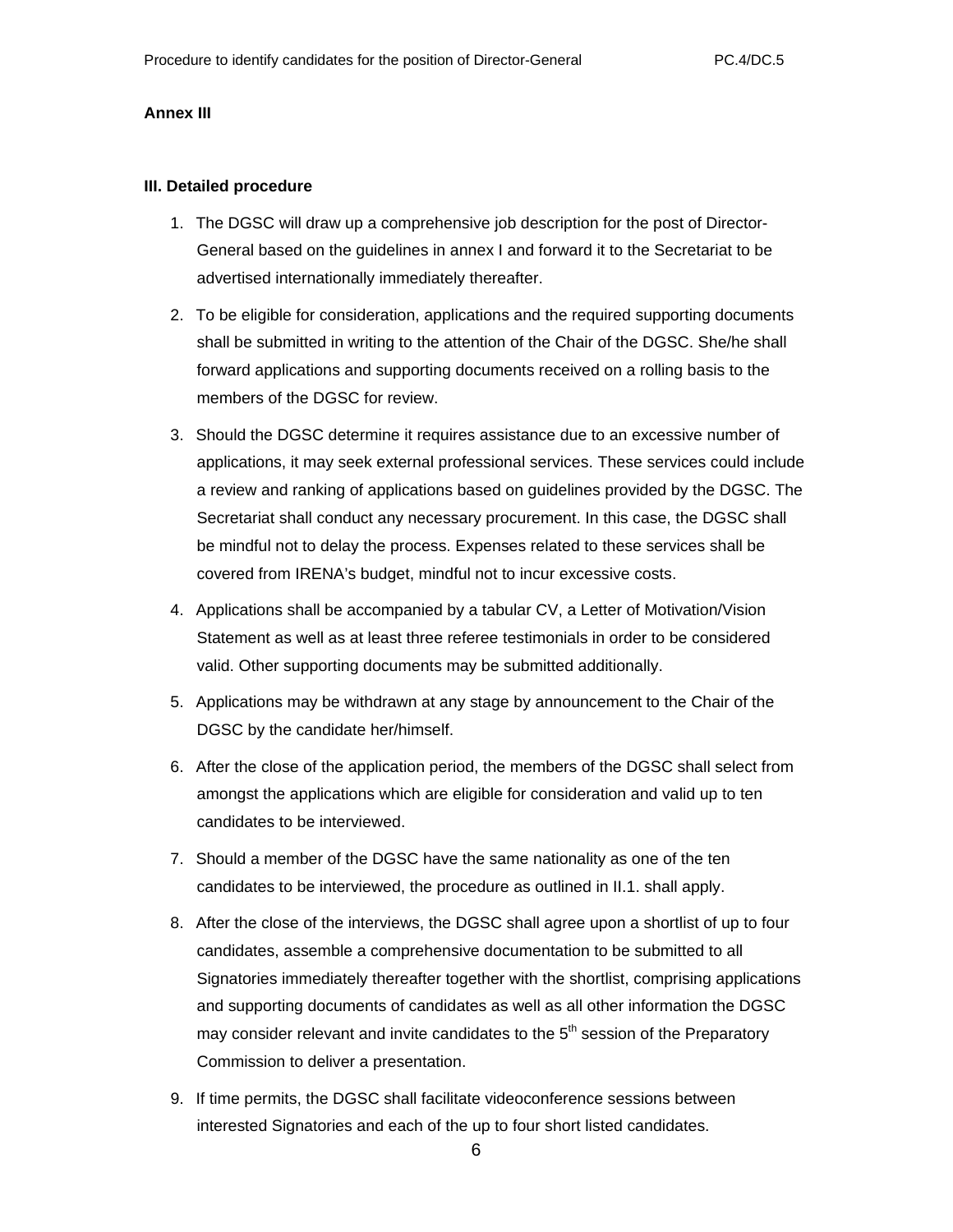- 10. The meetings during the  $5<sup>th</sup>$  session of the Preparatory Commission dedicated to the identification of candidates for the position of Director-General shall be held in private.
- 11. At the 5<sup>th</sup> session of the Preparatory Commission, the Chair of the DGSC shall report on the activities of the DGSC, present the short list of candidates and provide all necessary information to Signatories with a view to ensuring a maximum of transparency related to the DGSC's decision on the short list.
- 12. The Chair of the 5<sup>th</sup> session of the Preparatory Commission shall draw by lot the order of presentation of the candidates. Candidates shall give a brief presentation followed by questions of Signatories.
- 13. The 5<sup>th</sup> session of the Preparatory Commission shall recommend one candidate to be appointed as Director-General of IRENA at the first Assembly based on the report of the Chair of the DGSC as well as the candidates' presentations and if applicable in accordance with number 7 of the Resolution on Establishing a Preparatory Commission for IRENA.
- 14. The  $5<sup>th</sup>$  session of the Preparatory Commission shall elect one candidate for the position of Director-General by either consensus or a 2/3 majority.
- 15. If the 5<sup>th</sup> session of the Preparatory Commission decides to hold a vote the following procedure shall apply:
	- 1. The Commission shall vote by secret ballot.
	- 2. In case of two or more candidates, each Signatory shall write on its ballot paper the name of only one candidate. The candidate who obtains the lowest number of votes shall be eliminated at each ballot. If two or more candidates simultaneously obtain the lowest number of votes, they shall be eliminated together.
	- 3. This procedure shall be repeated until a decision of the Commission can be taken in accordance with number 7 of the Resolution on Establishing a Preparatory Commission for IRENA.
- 16. The Council shall hold a meeting during the first Assembly to consider the recommendation of the 5<sup>th</sup> session of the Preparatory Commission and make a recommendation back to that same meeting of the Assembly.